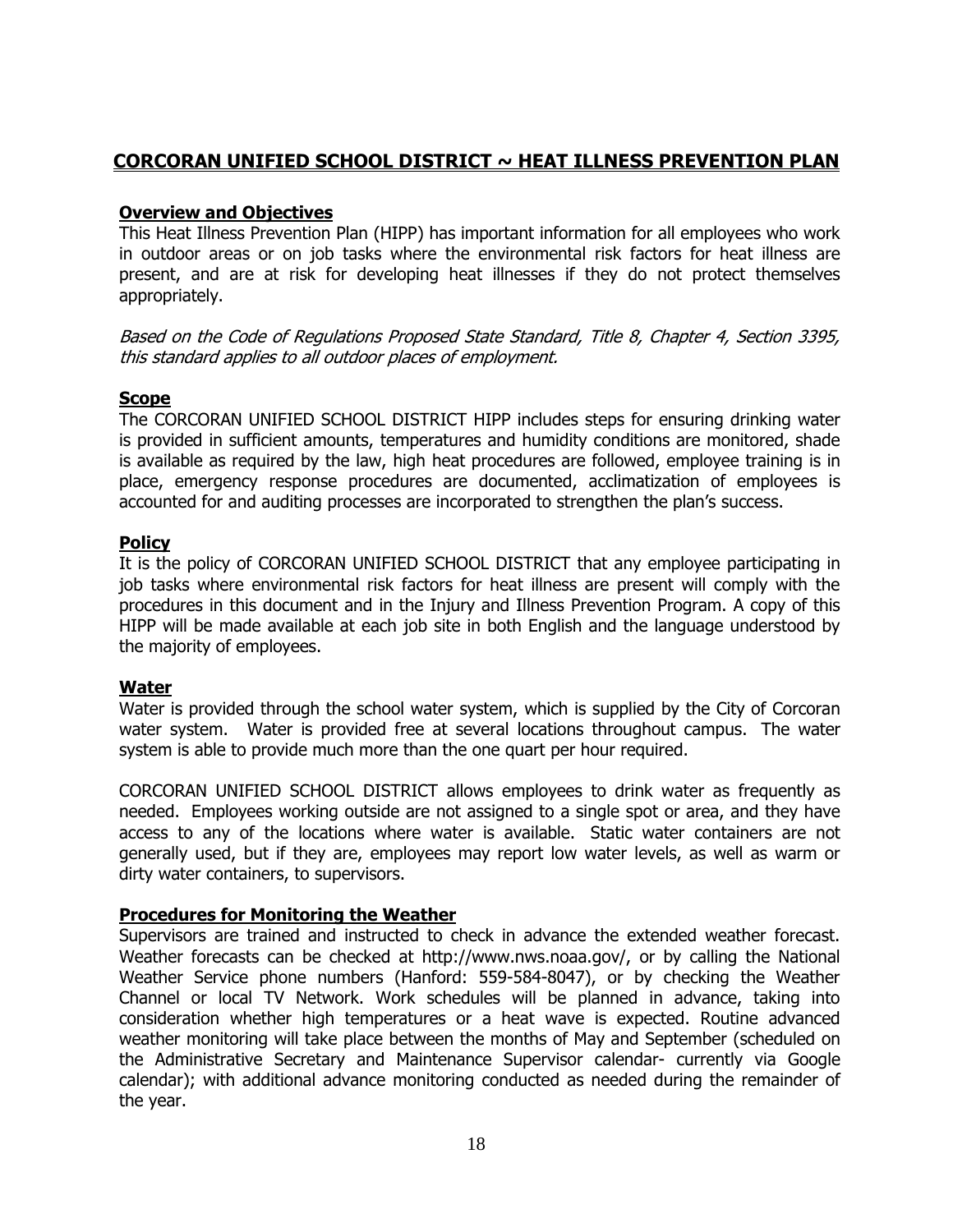## **Shade**

CORCORAN UNIFIED SCHOOL DISTRICT will provide shade when the temperature exceeds 80 degrees Fahrenheit. Shade areas will be open to the air or provided with ventilation or cooling. Enough shade will be provided to accommodate the number of employees on break or recovery period at any given time. Sufficient shade is available in all outdoor locations. Employees working outside are not assigned to a single spot or area, and they have access to any of the locations where shade is available.

Although employees who work outside are generally required to stand for their duty period, CORCORAN UNIFIED SCHOOL DISTRICT will provide chairs if needed, and ensure that employees in shaded areas can sit in a normal posture fully in the shade without having contact with one another if needed. The shaded areas exist throughout the work area. Employees may take meals outdoors, if they wish, but are not required to do so. Indoor, cooled rooms are available and can accommodate the number of employees on meal break and those seeking cool-down periods.

CORCORAN UNIFIED SCHOOL DISTRICT will encourage employees to take a preventive cooldown in the shade when they feel the need to protect themselves from overheating. Employees working outside are not assigned to a single spot or area, and they have access to any of the locations where shade is available.

Employees taking cool-down breaks will be monitored and asked if they are experiencing symptoms of heat illness and will be encouraged to remain in the shade until any signs or symptoms have abated. Employees will be given no less than 5 minutes to rest in the shade, in addition to time needed to access the shade.

CORCORAN UNIFIED SCHOOL DISTRICT policy will be that any employee who exhibits signs or reports symptoms of heat illness while taking a preventive cool-down rest shall be provided with appropriate first aid or emergency response.

### **High Heat Procedures**

CORCORAN UNIFIED SCHOOL DISTRICT will implement the following high heat procedures when the temperature equals or exceeds 95 degrees Fahrenheit.

- Employee and student outdoor activity will be limited to spans of less than 30 minutes.
- Inclement weather ("Rainy Day") schedules, as per the Staff Handbook, may be implemented
- Employees who work outside shall have access to shade and water and be available for checks by radio
- Employees shall be observed for symptoms of heat illness and will be reminded throughout the work shift to drink plenty of water.
- CORCORAN UNIFIED SCHOOL DISTRICT will designate 1 or more employees (the school nurse and any supervisor) to call for emergency medical procedures, and allows any employees to call for emergency services when a designated person is not available.
- CORCORAN UNIFIED SCHOOL DISTRICT will closely supervise new employees who are scheduled to work outside for more than 45 minutes at a time for the first 14 days of employment, unless the new employee indicates at the time of hire that he or she have been doing similar work for at least 10 of the past 30 days, and for more than 4 hours per day.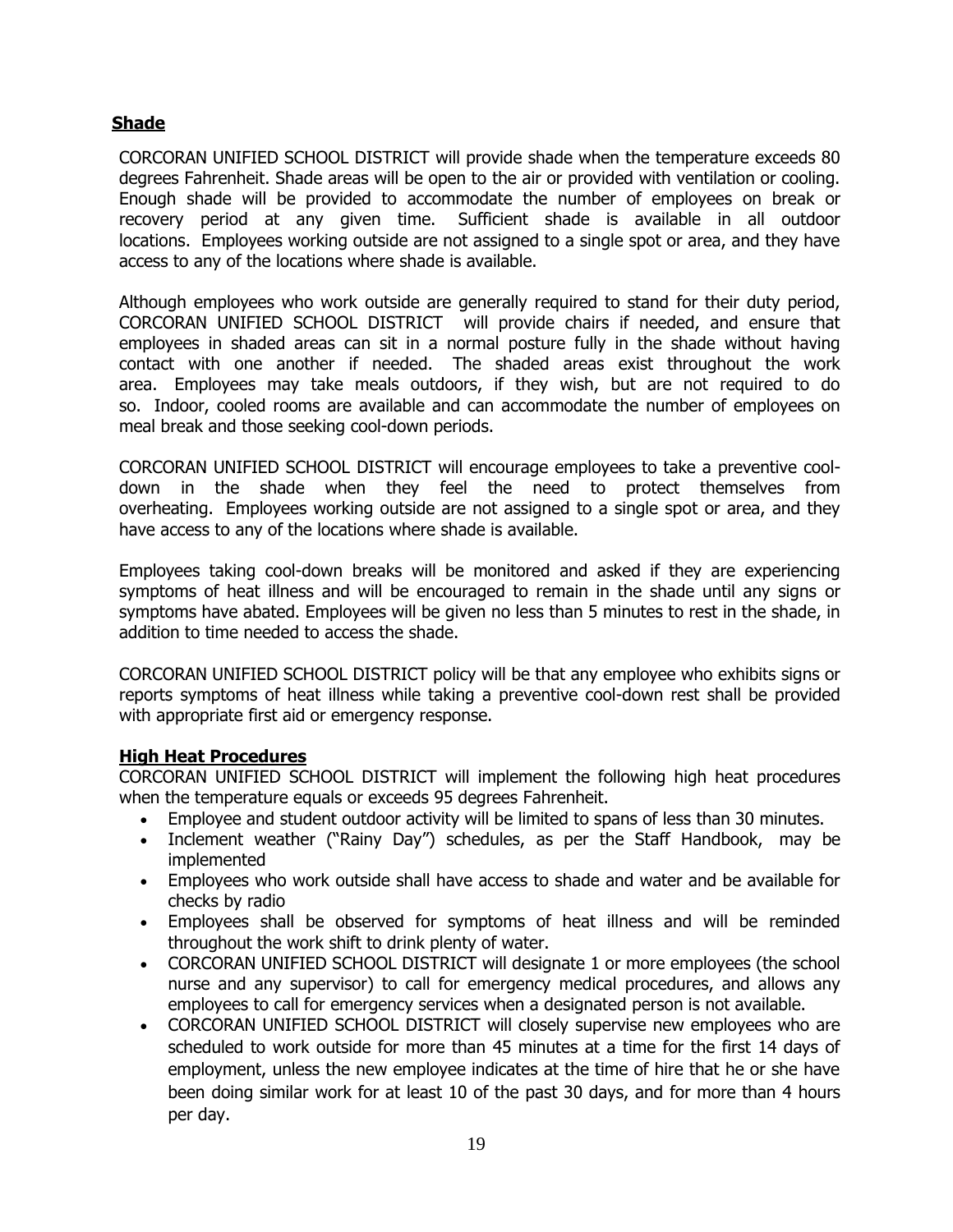- When temperatures reach 95 degrees or above, and employees are working outside for up to 2 hours, CORCORAN UNIFIED SCHOOL DISTRICT will ensure that employees takes a minimum 10-minute preventive cool-down rest period every 2 hours. The preventive cool-down rest period may be provided concurrently with any other required meal or other rest period.
- If the work day extends beyond 8-hours, CORCORAN UNIFIED SCHOOL DISTRICT will provide an additional preventive cool-down period at the conclusion of the 8th hour of work for employees who have been working outside for up to 2 hours. If the work day extends beyond 10 hours, then another preventive cool-down rest period will be provided at the conclusion of the 10th hour of work, and so on until the end of the work day.
- CORCORAN UNIFIED SCHOOL DISTRICT will provide a pre-shift meeting during periods of high heat to remind employees who are working outside for up to 1 hour at a time:
	- 1. Of the District's high heat procedures,
	- 2. To drink plenty of water, stay in the shaded areas of campus, and
	- 3. Of their right to take cool-down periods when necessary

# **Training**

CORCORAN UNIFIED SCHOOL DISTRICT will provide training to all supervisors, and affected employees, prior to their engaging in work that could result in exposure to risk factors for heat illness. Training will include:

- 1. An explanation of the employer's responsibility to provide shade, water, cool-down periods, and access to first aid, as well as the employee's right to exercise their rights without fear of retaliation.
- 2. Environmental and personal risk factors for heat illness.
- 3. The signs and symptoms of heat illness.
- 4. The importance of immediately reporting signs and symptoms of heat illness and appropriate first aid to be taken.
- 5. Importance of frequent consumption of water.
- 6. Importance of acclimatization.
- 7. CORCORAN UNIFIED SCHOOL DISTRICT response plan to a case of possible heat illness.
- 8. Supervisor and employee responsibilities.
- 9. Supervisors will be taught procedures to follow in case of an employee reporting or displaying symptoms of heat illness.
- 10. Supervisors will be trained how to monitor weather reports and how to respond to hot weather advisories.

# **Emergency Response Procedures**

All supervisors and management personnel of CORCORAN UNIFIED SCHOOL DISTRICT are required to take immediate action if an employee exhibits signs or symptoms of heat illness. Emergency response procedures will include but not be limited to the following actions:

- 1. Ensuring that effective communication by voice, observation, or electronic means are maintained so that employees at the high temperature work site can contact a supervisor or emergency medical service when necessary.
- 2. Cellphones, company radio, email and other electronic devices will be used for communication. If electronic devices are not reliable forms of communication, CORCORAN UNIFIED SCHOOL DISTRICT will develop alternative means of summoning emergency medical services.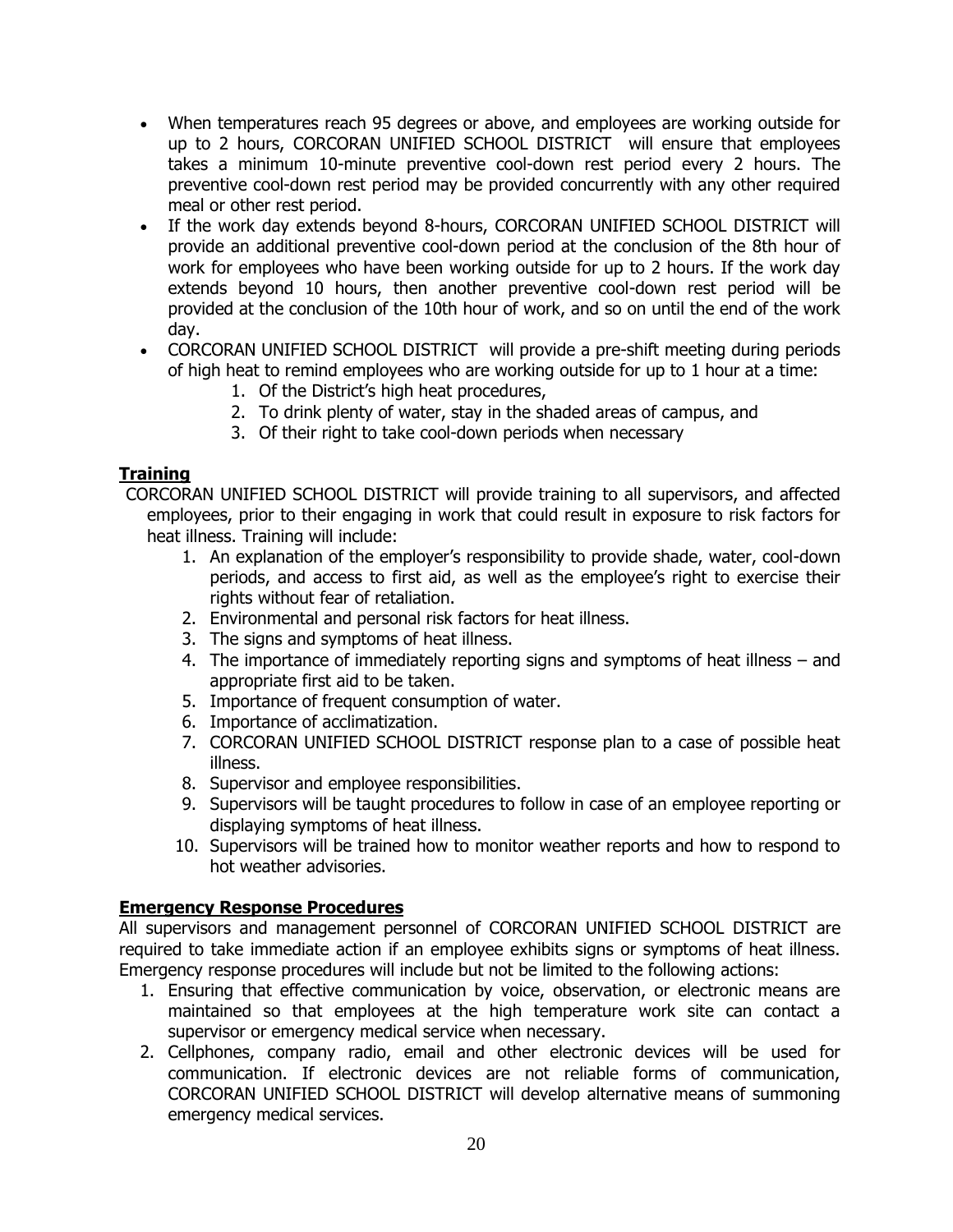- 3. Employers and supervisors will be trained to recognize symptoms of heat stress, such as decreased level of consciousness, disorientation, irrational behavior, staggering, vomiting and convulsions; and are required to take immediate action if any employee exhibits signs of the mentioned symptoms of heat illness.
- 4. Supervisors and employees will be taught first aid measures and how emergency services are to be provided to affected employees.
- 5. Employees exhibiting signs or symptoms will be monitored and shall not be left alone or sent home without being first offered onsite first aid and/or being provided with emergency medical service.
- 6. If deemed necessary, emergency medical services will be contacted, and employees will be transported to a place where they can be reached by emergency medical providers.
- 7. In emergency events clear and precise directions to work site will be provided to emergency responders.
- 8. In the event that a work site is in a difficult to find location, an employee will be sent to meet emergency medical services at the nearest landmark; and lead them to the work site.

### **Acclimatization**

New employees and employees who have not previously worked in environments where the possibility that heat illness may occur will be given an opportunity for their bodies to gradually be exposed to heat. Employees will be given an opportunity to adapt to the heat by working in the heat for at less than 2 hours a day, for between 4 to 14 days.

CORCORAN UNIFIED SCHOOL DISTRICT will also monitor employees during a heat wave. "Heat wave" being defined as any day the predicted temperature is at least 80 degrees Fahrenheit *and* at least 10 degrees Fahrenheit higher than the average high daily temperature in the preceding 5 days. No employees work solos, so monitoring can be done by either the supervisor or by use of the buddy system.

CORCORAN UNIFIED SCHOOL DISTRICT will stress to new employees the importance of immediately reporting to their supervisor symptoms and signs of heat stress in themselves or in co-workers

### **Heat Illness Prevention Plan Audit**

CORCORAN UNIFIED SCHOOL DISTRICT, as part of the implementation of our Injury & Illness Prevention Program, and to ensure the success of our HIPP, will conduct an audit of our written plan and documentation by Supervisors and Managers. Audits of the HIPP will be conducted annually. The audit shall review the plan to ensure that the heat illness prevention procedures continue to be effectively implemented. This will include, but is not limited to:

- 1. Ensuring that suitably fresh and cool water is routinely provided in the required mounts.
- 2. Ensuring sufficient shade is routinely made available.
- 3. Verifying that the required supervisor and employee training has been completed.
- 4. A review of the effectiveness of emergency response procedures.
- 5. Ensuring that employees are acclimatized as required.
- 6. Ensuring that high heat procedures are implemented when the temperature reaches 95 degrees Fahrenheit.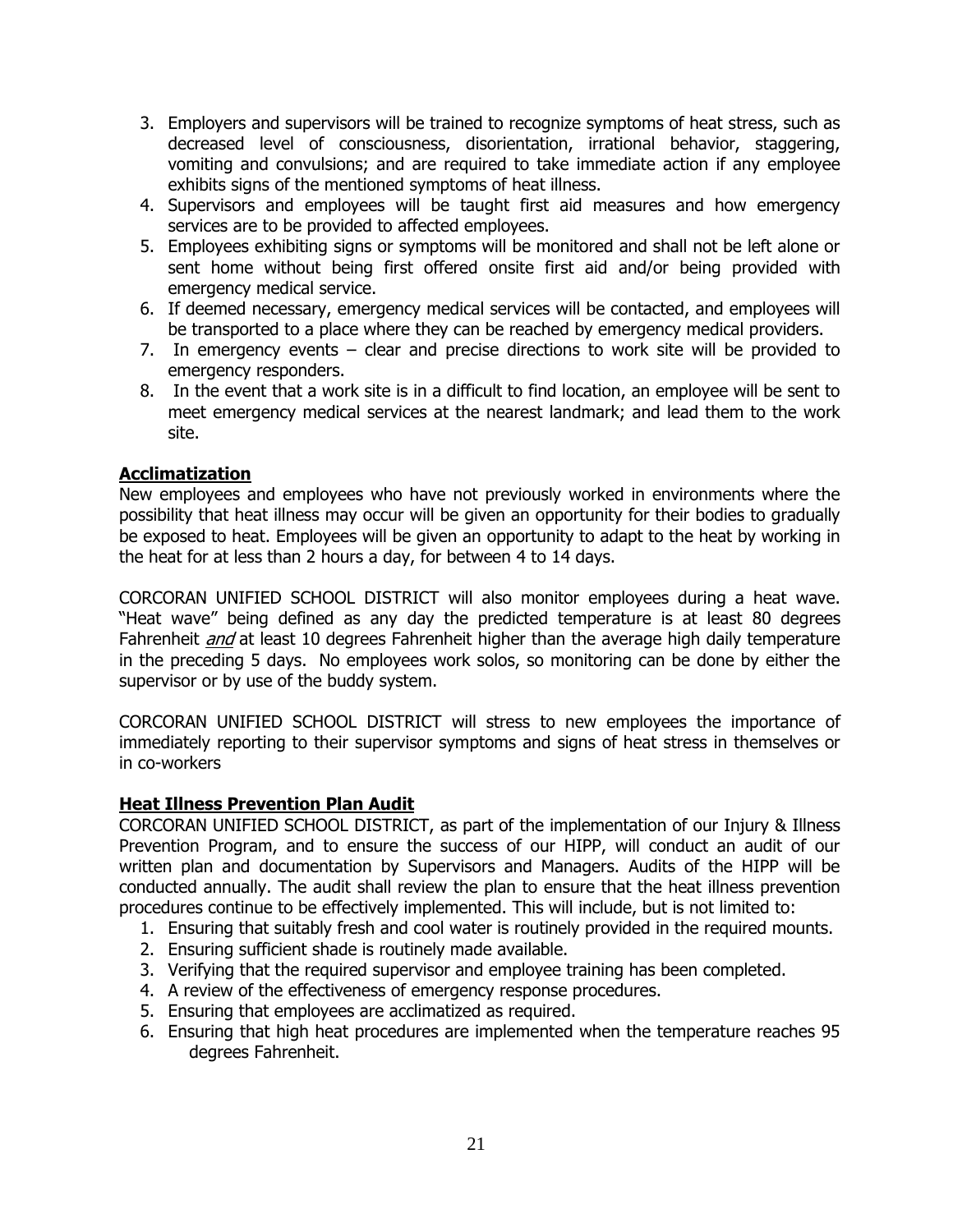The Heat Illness Prevention Standard, Title 8, California Code of Regulations, Section 3395, requires all employers with outdoor worksites to take the following steps to prevent heat illness:

| <b>Steps</b>                                                                                                                                                                                                             | <b>Monitoring</b>                                                                                                                            |
|--------------------------------------------------------------------------------------------------------------------------------------------------------------------------------------------------------------------------|----------------------------------------------------------------------------------------------------------------------------------------------|
| 1. Provide heat illness prevention<br>training to all employees, including<br>supervisors.                                                                                                                               | • Annual training                                                                                                                            |
| 2. Provide a continual supply of fresh<br>water so that each employee can drink                                                                                                                                          | Water fountains and the fill station on<br>campus                                                                                            |
| at least one quart per hour, and<br>encourage them to do so.                                                                                                                                                             | Employees working outside are not<br>assigned to a single spot or area, and they                                                             |
| 3. Provide access to shade for at least<br>five minutes of rest when an employee<br>he<br>or she<br>helieves<br>needs<br>$\overline{a}$<br>preventative recovery period. They<br>should not wait until they feel sick to | have access to any of the locations where<br>shade is available. All employees working<br>carry two way radios/Annual<br>outside<br>training |
| do so.                                                                                                                                                                                                                   | This HIP Plan/Annual training<br>$\bullet$                                                                                                   |
| 4. Develop and implement<br>written<br>procedures for complying with the<br>Standard.                                                                                                                                    | Annual training                                                                                                                              |
| 5. Limit heat exposure<br>of<br>new<br>for<br>14<br>employees<br>days<br>until<br>acclimatized                                                                                                                           |                                                                                                                                              |

These steps alone can greatly reduce the risk of outdoor workers developing heat illness.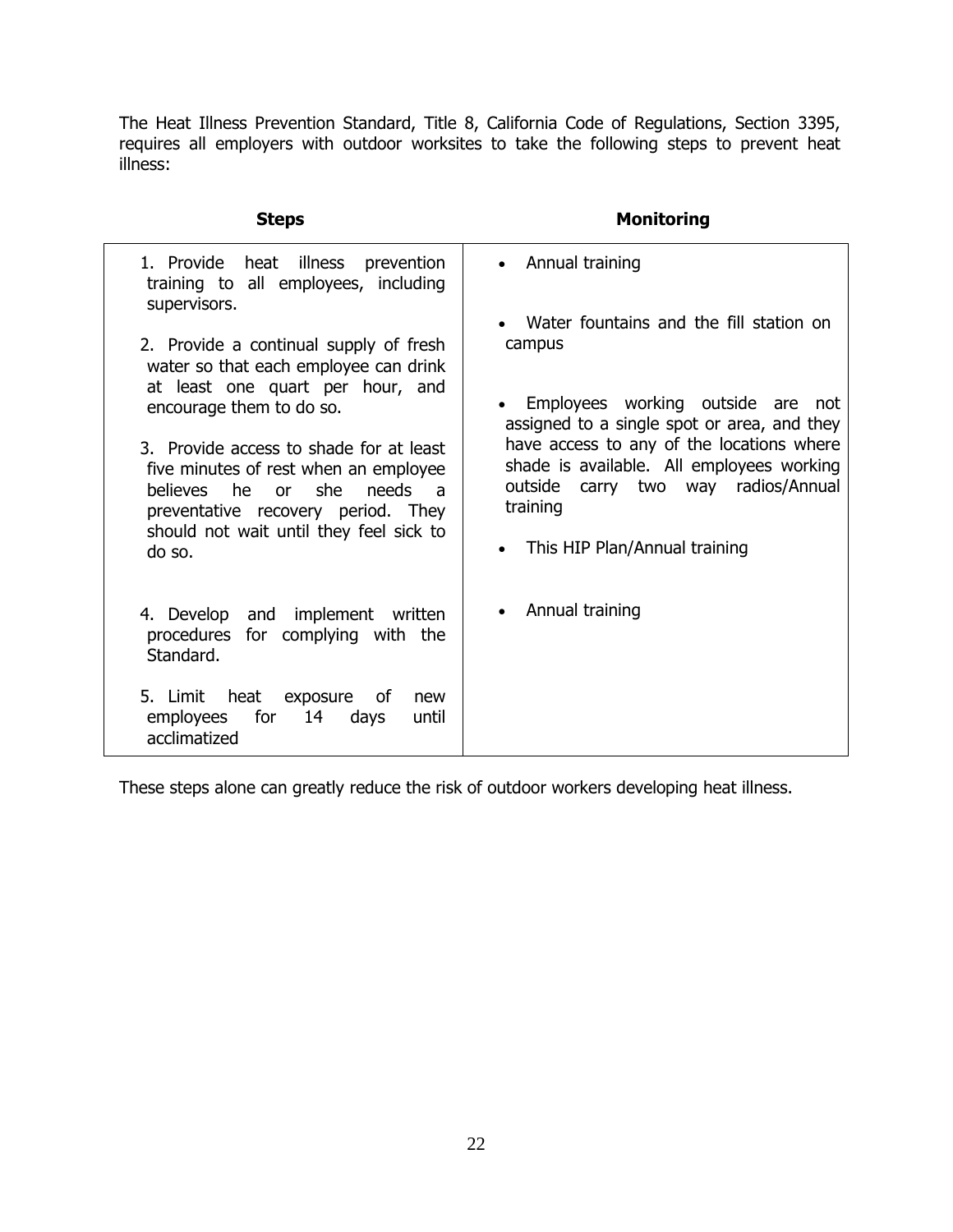# Specific Procedures for CORCORAN UNIFIED SCHOOL DISTRICT Sites:

High heat conditions exist when the temperature is at least 80 degrees Fahrenheit *and* at least 10 degrees Fahrenheit higher than the average high daily temperature in the preceding 5 days.

No non-maintenance staff is assigned outside for more than 30 minutes in high heat conditions.

Employees are not assigned to static spots and are free to, and are encouraged to station themselves in shaded areas when available. There is shade available throughout campus and indoor, cooled rooms available for breaks.

Water fountains are located in several locations around campus. There is a water filling station in the cafeteria. Employees are free to visit water fountains and carry personal drink containers during the course of their work day. Employee movement is not restricted, allowing for visits to water fountains or filling stations as needed. All drinking water is obtained from the water system connected to the City of Hanford's water system.

All employees who work outdoors are required to carry two-way radios and remain available for contact at all times during the work day.

Inclement weather procedures will be implemented during high heat conditions.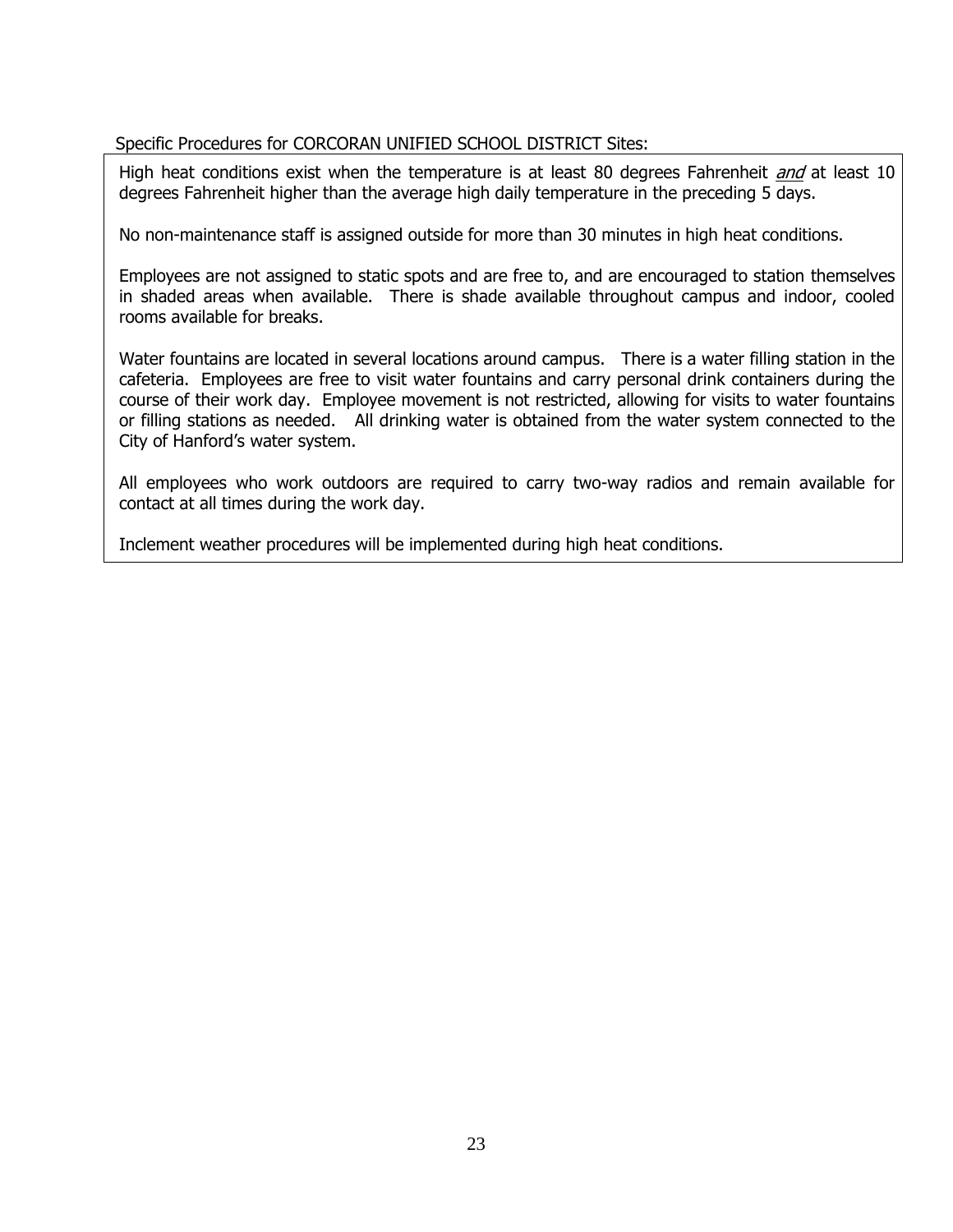# **TRAINING**

Supervisors will use this outline for training staff, or ensure that the training method used covers the topics within it.

- I. EMPLOYER'S RESPONSIBILITY
	- a. The District responsibility is to provide shade, water, cool-down periods, and access to first aid
	- b. Employee has the right to exercise their rights without fear of retaliation.

### II. RISK FACTORS FOR HEAT ILLNESS

- a. Environmental factors
	- i. Temperature
	- ii. Humidity
	- iii. Other sources
- b. Personal factors
	- i. Overall health
	- ii. Body composition
	- iii. Clothing
		- 1. Protective
		- 2. Possible to exacerbate heat
- III. KCOE Procedures for compliance

### IV. Water consumption

- a. Up to 4 cups (32 ounces) per hour in hot conditions or when sweating
- V. Acclimatization
	- a. New employees working outside in high heat conditions
	- b. 14 days- limit heat exposure
- VI. Heat Illnesses
	- a. Heat Rash
		- i. Heat rash is a skin irritation (also known as prickly heat) caused by excessive sweating during hot, humid weather. It is likely to occur where sweat is not easily removed from the surface of the skin by evaporation and the skin remains wet most of the time. Sweat ducts become plugged, which eventually leads to a rash. It is manifested as red papules and usually appears in areas of restrictive clothing. It can occur at any age but is most common in young children.
		- b. Heat Syncope (Fainting)
			- i. In heat syncope, the brain does not receive enough oxygen because the blood pools in the extremities. Workers not accustomed to hot environments and who stand erect and immobile in the heat may faint. Onset is usually rapid and unpredictable.
		- c. Heat Cramps
			- i. Heat cramps are usually caused by strenuous activity in a hot environment. Painful spasms of the muscles are caused when workers drink large quantities of water, but fail to replace their body's electrolyte loss. Cramps can be caused by both too much or too little salt in the system. The muscles most susceptible are those that become tired from performing the energetic activity. Cramps may occur during or after work hours.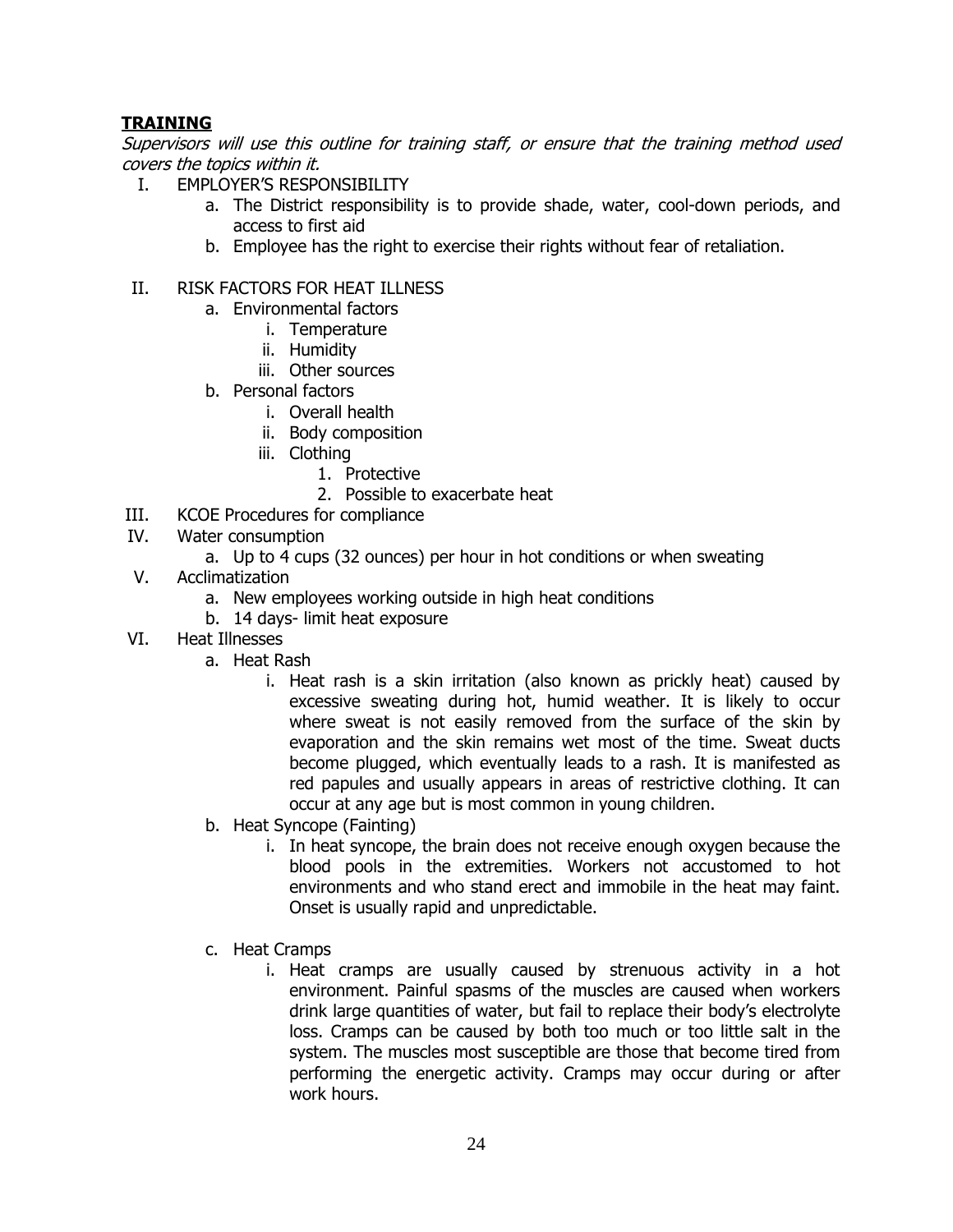- d. Heat Stroke
	- i. Heat stroke is a medical emergency. It occurs when the body's system of temperature regulation fails, sweating becomes inadequate and the body's core temperature rises to critical levels. The body's only effective means of removing excess heat is compromised, with little warning to the victim. Body temperature is usually above 106°F or higher. Unless the victim receives quick and appropriate treatment, death or permanent disability can occur.
- e. Heat Exhaustion
	- i. Heat exhaustion is a serious illness that can gradually develop during exposure to high temperatures and inadequate or unbalanced replacement of fluids. It is the body's response to an excessive loss of the water and salt contained in sweat. Body temperature may be normal or slightly elevated. If not properly treated, heat exhaustion may rapidly progress to heat stroke.
- VII. Reporting signs and symptoms & responses
	- a. Mandatory two-way radio use for employees working outside
		- b. Reporting immediately
			- i. Self
			- ii. Co-workers
- VIII. CORCORAN UNIFIED SCHOOL DISTRICT response procedures
	- a. Emergency medical services
		- i. School nurse or other trained staff
		- ii. 911 is always an option, no repercussions
		- iii. Campus access for emergency responders
		- iv. Directions to the School Site
			- 1. Say: "Location Name"
			- 2. Say "Advise of nearest cross streets"
			- 3. Say "Location Address"
			- 4. Say "Contact Phone Number"
			- 5. Recruit staff to watch for emergency vehicles
	- IX. Supervisor training
		- a. All standard employee training (I-VII above)
		- b. Procedures for implementation
		- c. Procedures for response to heat related illness incident
		- d. Monitoring weather reports
	- X. District monitoring procedures
		- a. Annual training
		- b. Monitoring the weather: SOP from May 1 September 30, also as needed
		- c. Schedules for monitoring work environments considered "at risk"
		- d. Pre-shift meeting schedules

Checklist for Employees and Supervisors

- $\Box$  Ensure proper hydration by drinking more fluids before, during and after exposure to heat.
- $\Box$  Don't wait until you're thirsty to drink.
- $\Box$  Don't drink liquids that contain alcohol, caffeine or large amounts of sugar  $-$  they cause your body to lose more fluid.